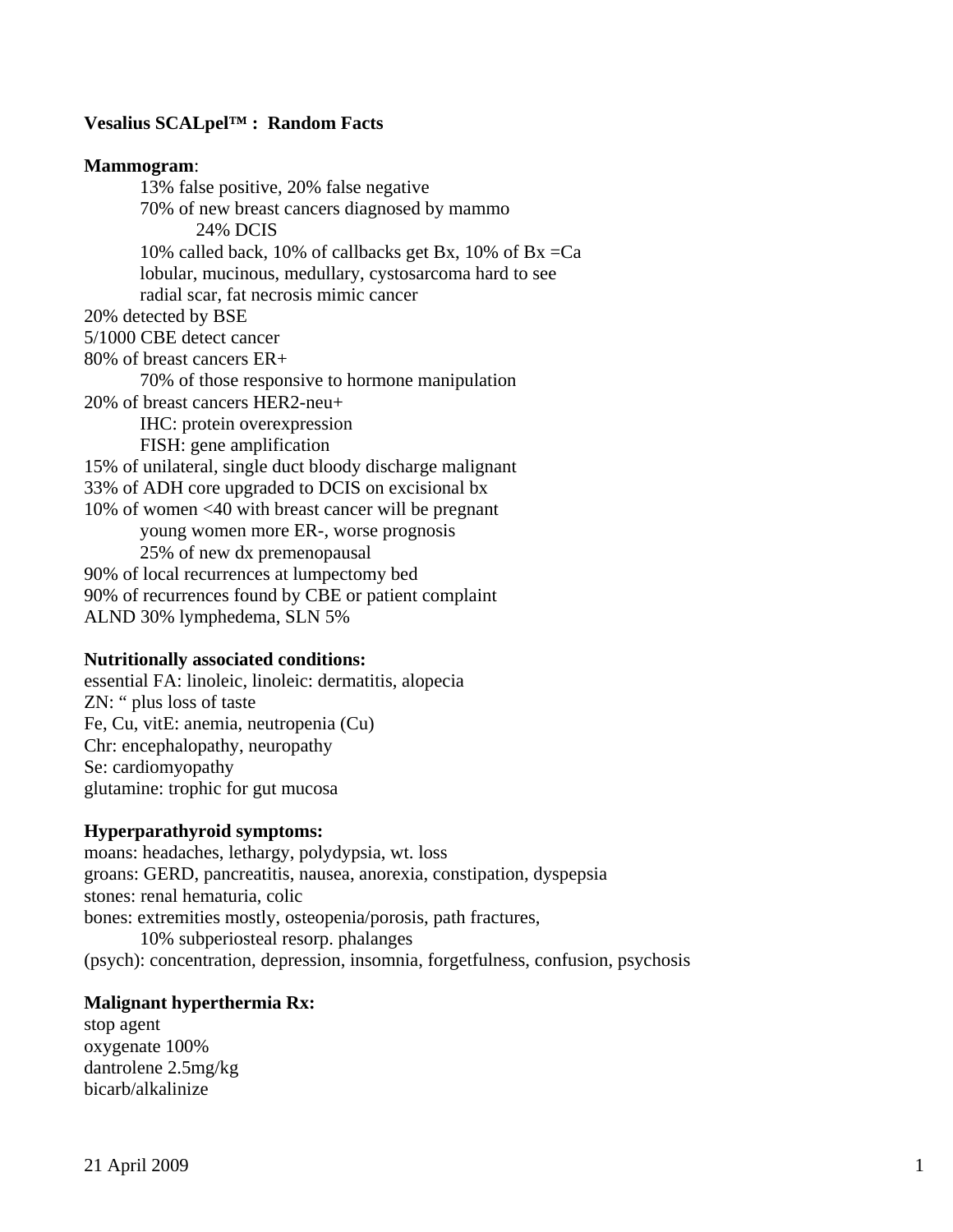glucose/insulin cool volume/saline diurese/lasix tachycardia Rx

# **Charcot's triad (cholangitis)**

fever/chills jaundice RUQ pain

## **Reynold's pentad**

 hypotension mental status change

**Non-pancreaitis causes of hyperamylasemia**: perf. ulcer, ischemic bowel, SBO, renal failure, salivary gland inflammation, ectopic, ovarian tumor/cyst; ketoacidosis, macroamylasemia (kidney can't filter, low urine amylase)

## **Differential benign liver lesions**

**hemangioma**: peripheral to central filling, 90% solitary; most common **adenoma**: OCP assn., 30% rupture, no RE (Kuppfer)/no nucleotide (Tc99) uptake; pregnancy rupture risk, malignant potential **focal nodular hyperplasia (FNH)**: central scar; Tc99 uptake; quick enhancement and washout; no malig. potential, observe

### **BRCA defective tumor suppressor**

- 1 82% lifetime risk breast, 44% ovary; 30% of hereditary breast ca
- 2 10% of male breast cancers, colon cancer; 20% of hereditary brst Ca

**FAP**: loss autosomal dom. APC tumor suppressor; loss of 2 alleles; colon, gastric, thyroid Gardner's: + osteoma, exostosis, desmoid Turcot: + CNS (medulloblastoma)

## **HNPCC**: loss series DNA/mismatch genes

 type 1: colon only, 75% risk by 75 type 2: + endometrial, ovarian, breast, gastric, renal cell

**Peutz-Jegher's**: autosomal dom. hamartomas, most small bowel, obstruction, intussusception, bleeding, melanin spots, malignant potential

Cronkhite-canada: hamartomas without cancer

**Li-Fraumeni**: p53 tumor suppressor defect, sarcoma, breast (<1% of genetic breast ca), brain, adrenocortical, leukemia, gastric